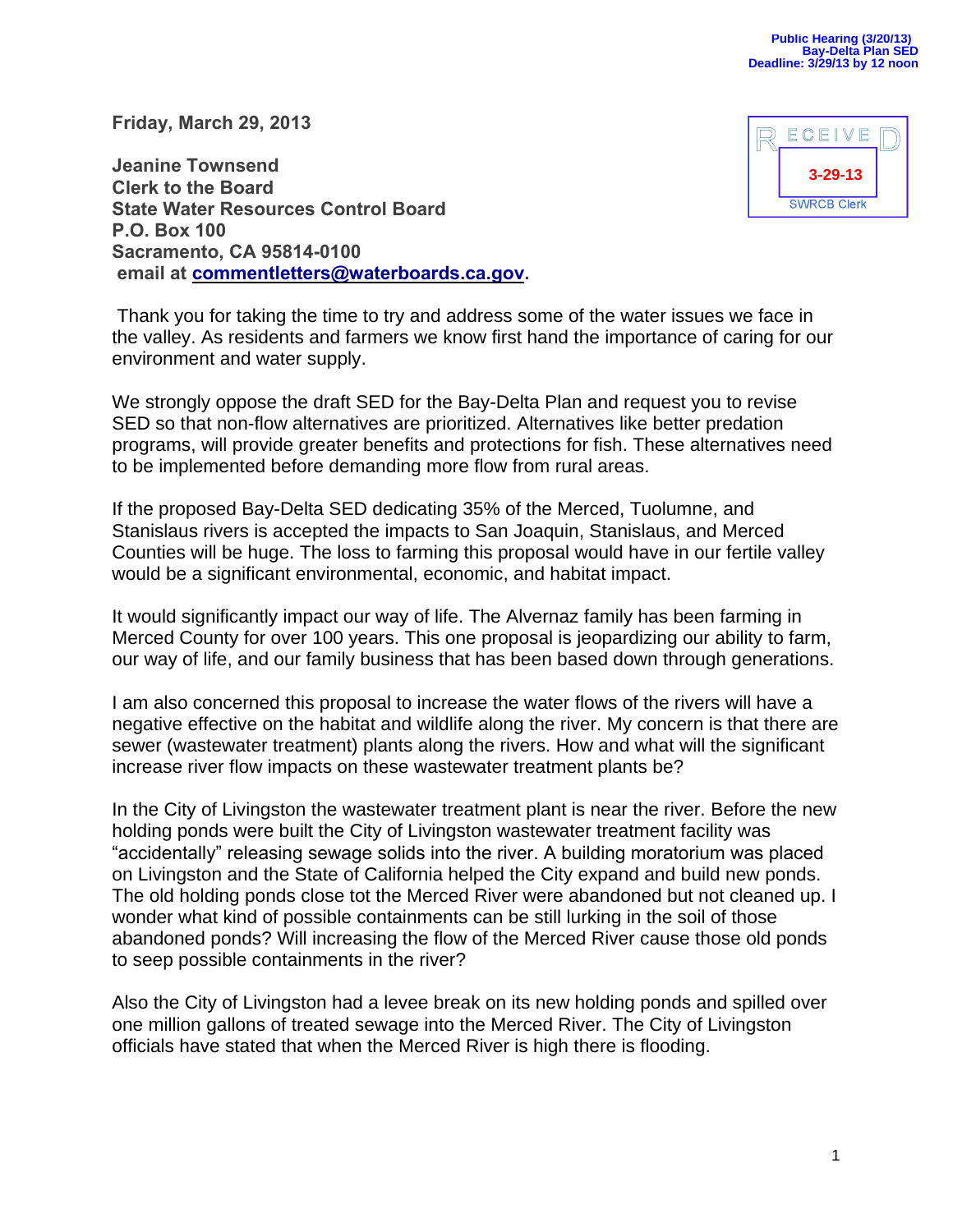I wonder how many municipalities have wastewater treatment facilities along the rivers? What are the impacts to the rivers? I think the impacts of municipal wastewater on the rivers need to be looked at and considered.

May 2008 City of Livingston Domestic Wastewater Treatment Plant had a break in the embankment of its holding ponds. Over a Million gallons of treated effluent flowed into the Merced River.



Caterpillar tractor in the broken Levee of wastewater holding basin.

May 2008 Wash out of the banks of Merced River when over one million gallons flowed from a break at the Domestic Wastewater Treatment